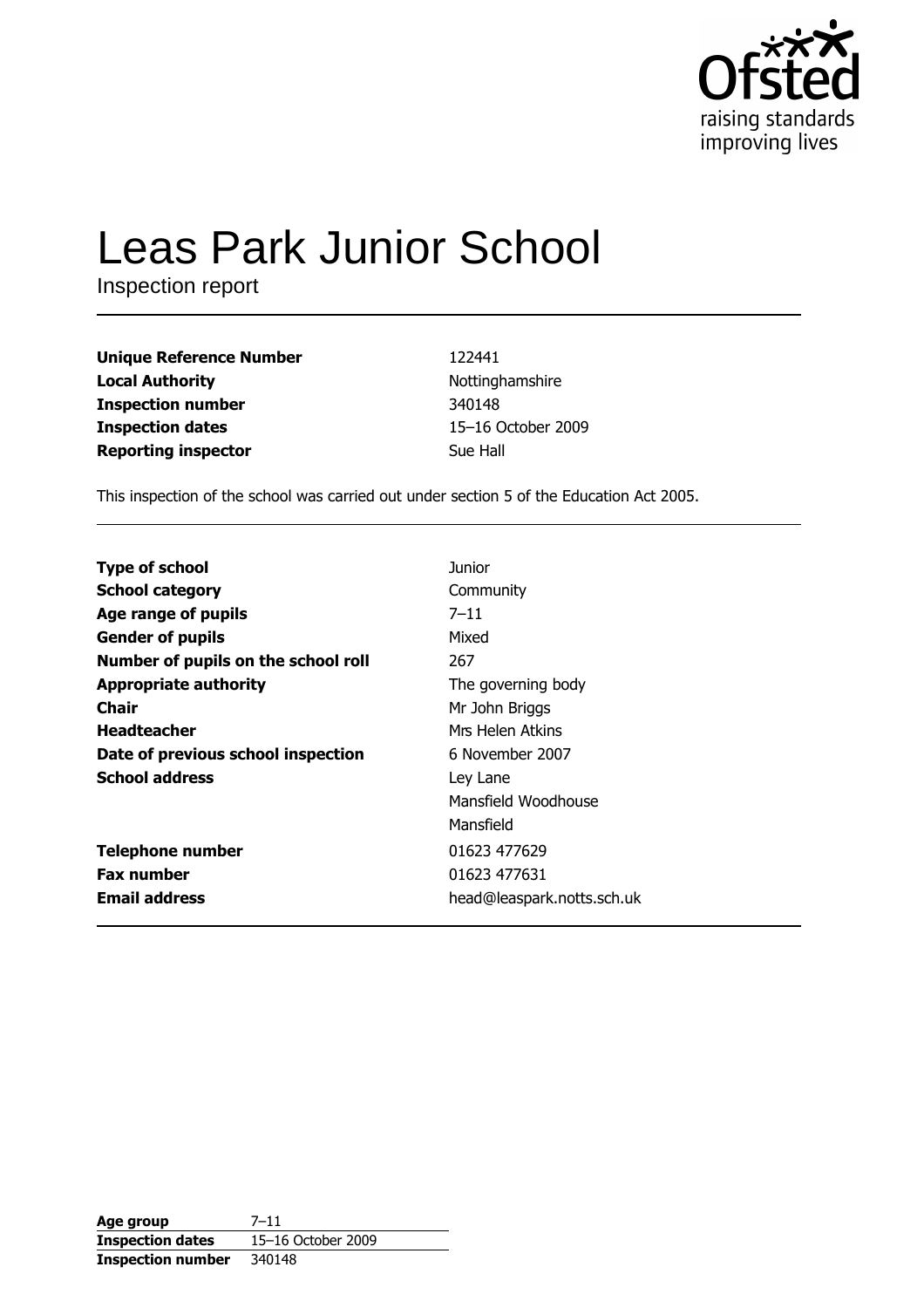The Office for Standards in Education, Children's Services and Skills (Ofsted) regulates and inspects to achieve excellence in the care of children and young people, and in education and skills for learners of all ages. It regulates and inspects childcare and children's social care, and inspects the Children and Family Court Advisory Support Service (Cafcass), schools, colleges, initial teacher training, work-based learning and skills training, adult and community learning, and education and training in prisons and other secure establishments. It rates council children's services, and inspects services for looked after children, safequarding and child protection.

Further copies of this report are obtainable from the school. Under the Education Act 2005, the school must provide a copy of this report free of charge to certain categories of people. A charge not exceeding the full cost of reproduction may be made for any other copies supplied.

If you would like a copy of this document in a different format, such as large print or Braille, please telephone 08456 404045, or email enquiries@ofsted.gov.uk.

You may copy all or parts of this document for non-commercial educational purposes, as long as you give details of the source and date of publication and do not alter the documentation in any way.

Royal Exchange Buildings St Ann's Square Manchester M2 7LA T: 08456 404045 Textphone: 0161 618 8524 E: enquiries@ofsted.gov.uk W: www.ofsted.gov.uk © Crown copyright 2009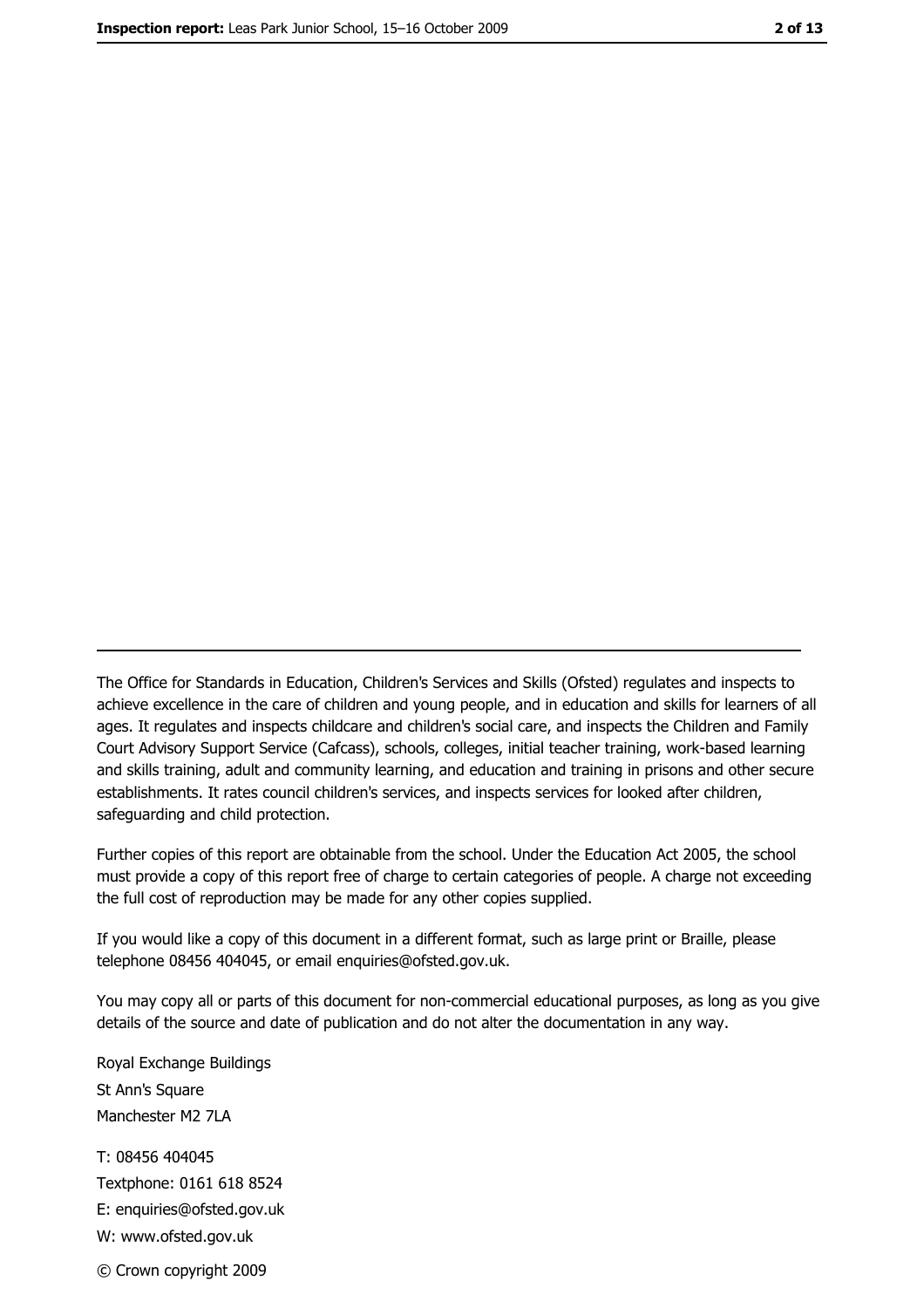# **Introduction**

This inspection was carried out by four inspectors. They visited 18 lessons, and held meetings with the headteacher, staff, groups of pupils and representatives of the governing body. They observed the school's work, and looked at assessment information, policies and procedures (particularly related to safeguarding matters), minutes of the governing body, information concerning recent monitoring activities and curriculum planning documents. They also looked at information relating to the care of pupils with additional needs. Inspection questionnaires were received from 102 parents, 99 pupils and four staff.

The inspection team reviewed many aspects of the school's work. It looked in detail at the following:

- whether all groups of pupils and, in particular, girls, more able pupils and those with  $\blacksquare$ special educational needs and/or disabilities, achieve as well as they can
- if the personal development of the pupils is well promoted in all key areas  $\blacksquare$
- whether staff use assessment information to provide interesting and challenging  $\blacksquare$ activities to meet the needs of all pupils and, in particular, the girls
- if the monitoring and evaluation of the work of the school is sufficiently rigorous to  $\blacksquare$ identify areas for further improvement.

# Information about the school

This is a larger than average sized school. Fewer pupils are entitled to free school meals than seen nationally. There is only a very small number who are not of White British heritage and none at the early stages of learning English. Very few pupils move in and out of the school other than at the usual time. The number of pupils with special educational needs and/or disabilities is below average. The school holds the Healthy Schools Gold and Activemark awards.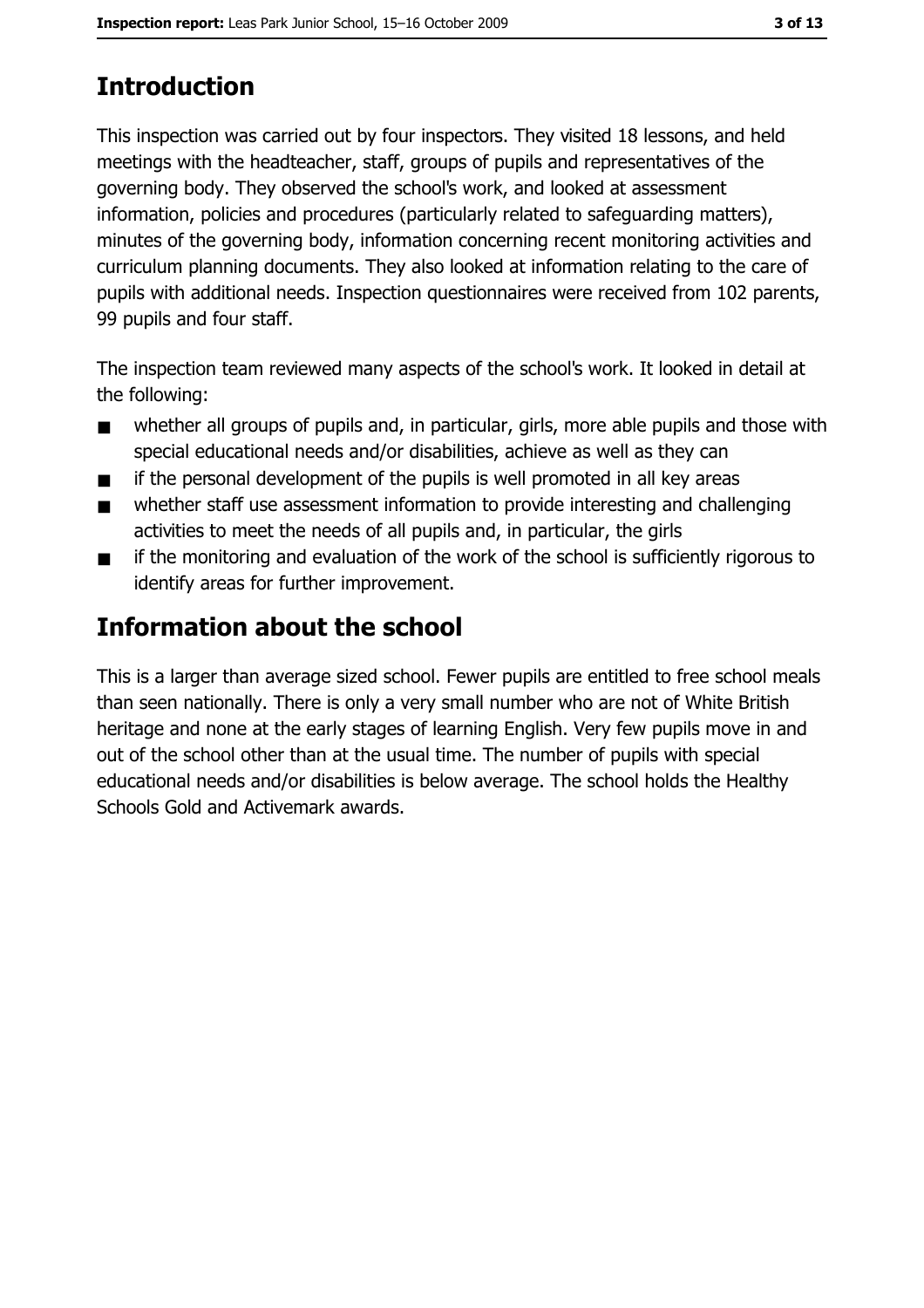# **Inspection judgements**

## Overall effectiveness: how good is the school?

#### The school's capacity for sustained improvement

## **Main findings**

This is a school that provides a satisfactory quality of education. Since the last inspection there has been an increase in the number of good features, especially in the pupils' personal development and their pastoral care. The headteacher provides good leadership and there is a growing sense of the school working as a team to realise the vision for further improvement. With recent appointments to the senior leadership team and new staff, the school, and most parents, are confident that they can move forward together. However, some of the changes that have been made are too recent to have had time to demonstrate their full impact and so show evidence of acceleration in the school's satisfactory capacity to improve.

Pupils start school with above average skills and the standards they reach at the end of Year 6 are above average. This helps pupils prepare well for their future. They make satisfactory progress overall but this is somewhat variable. Boys generally do well but national tests and inspection observations show that girls are often very quiet and passive in lessons. Some rarely offer their ideas and they do not generally do as well as the boys. Pupils attain well in English but standards, particularly for the girls, are lower in mathematics. This is at least in part because of their more limited confidence in solving mathematical problems. Most pupils behave well and know how to keep themselves and their friends safe. They have a good understanding of healthy lifestyles and attendance is above average. Their spiritual, moral, social and cultural development is good and pupils put into practice their awareness of right and wrong.

Progress is satisfactory rather than better because teachers do not always plan activities that are challenging enough. They sometimes spend too long introducing or explaining in lessons at the expense of pupils discussing their ideas or working together. There are good enrichment opportunities but the core curriculum, especially in mathematics, lacks impact to motivate all pupils to the maximum. Pupils are well looked after and feel happy and secure in school.

Senior staff are embedding ambition and driving school improvement but the impact of some initiatives is still variable. The inspection questionnaire identified that several parents are unhappy with aspects of provision for their children and some voiced worries about bullying. Inspectors did not find any evidence of bullying but accept that parents' perceptions of this and of their children's progress need to be more effectively dealt with by the school.

About 40% of the schools whose overall effectiveness is judged satisfactory may receive a monitoring visit by an Ofsted inspector before their next section 5 inspection.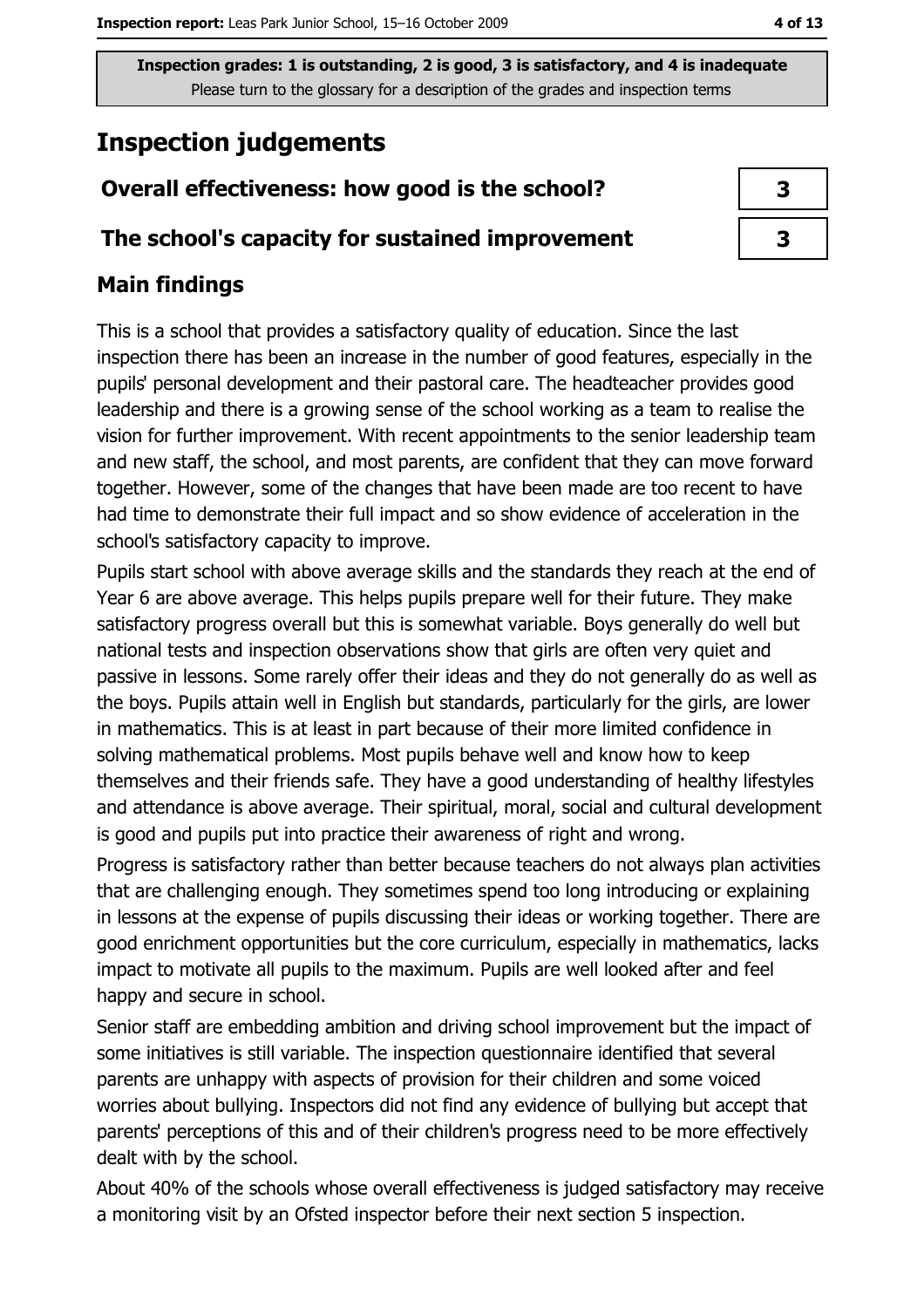## What does the school need to do to improve further?

- $\blacksquare$ Raise the attainment of the girls by
	- making sure that all mathematical activities are interesting and challenging
	- ensuring that all pupils are fully and actively involved in discussions and the whole range of activities.
- Improve the quality of teaching and learning so that it is consistently good by  $\blacksquare$ 
	- using assessment information to provide activities that have a consistently good level of challenge for all
	- ensuring pupils move into group or individual tasks more speedily.
- Work more closely with parents to ease their concerns and to inform and involve  $\blacksquare$ them in the life and work of the school.

#### **Outcomes for individuals and groups of pupils**

Pupils' speaking and listening skills are good. Many read well, explain what they think in discussions and write their ideas in grammatically accurate sentences and with growing skill. There has been a steady rise in attainment since 2007 in most subjects. Current standards in Year 6 are above average, but they are better in English than in mathematics. The majority of pupils make satisfactory progress. Although, for some, progress is good, this is not consistent across the school. Boys generally achieve better than girls, particularly at the higher levels and especially in mathematics. Across the school, some pupils, and especially girls, make insufficient effort to offer their ideas and sit passively in discussions. Pupils usually handle numbers reasonably well but, when presented with new activities or something that requires them to solve problems, quite a number lack confidence which affects their progress. Pupils with special educational needs, including those with learning or behavioural difficulties, make satisfactory progress.

Pupils have positive attitudes to school, as summed up by one who states, 'I've learned a lot from this school and I'm eager to work well.' Behaviour is good. While some parents, especially of pupils in Year 3, are concerned about bullying, pupils say they feel safe and happy in school and inspectors found no evidence to the contrary. Pupils' moral and social development is key to understanding the needs of others. The school recognises it has to work hard to extend pupils' cultural experiences, living in a largely mono-cultural area. Pupils explain how to lead a healthy lifestyle, knowing that the good quality school dinners and exercise help them to be fit and active, although packed lunches do not always reflect their understanding of how to eat healthily. Pupils make a sound contribution to the school community, including through the work of the school council and taking on other responsibilities.

 $\overline{\mathbf{3}}$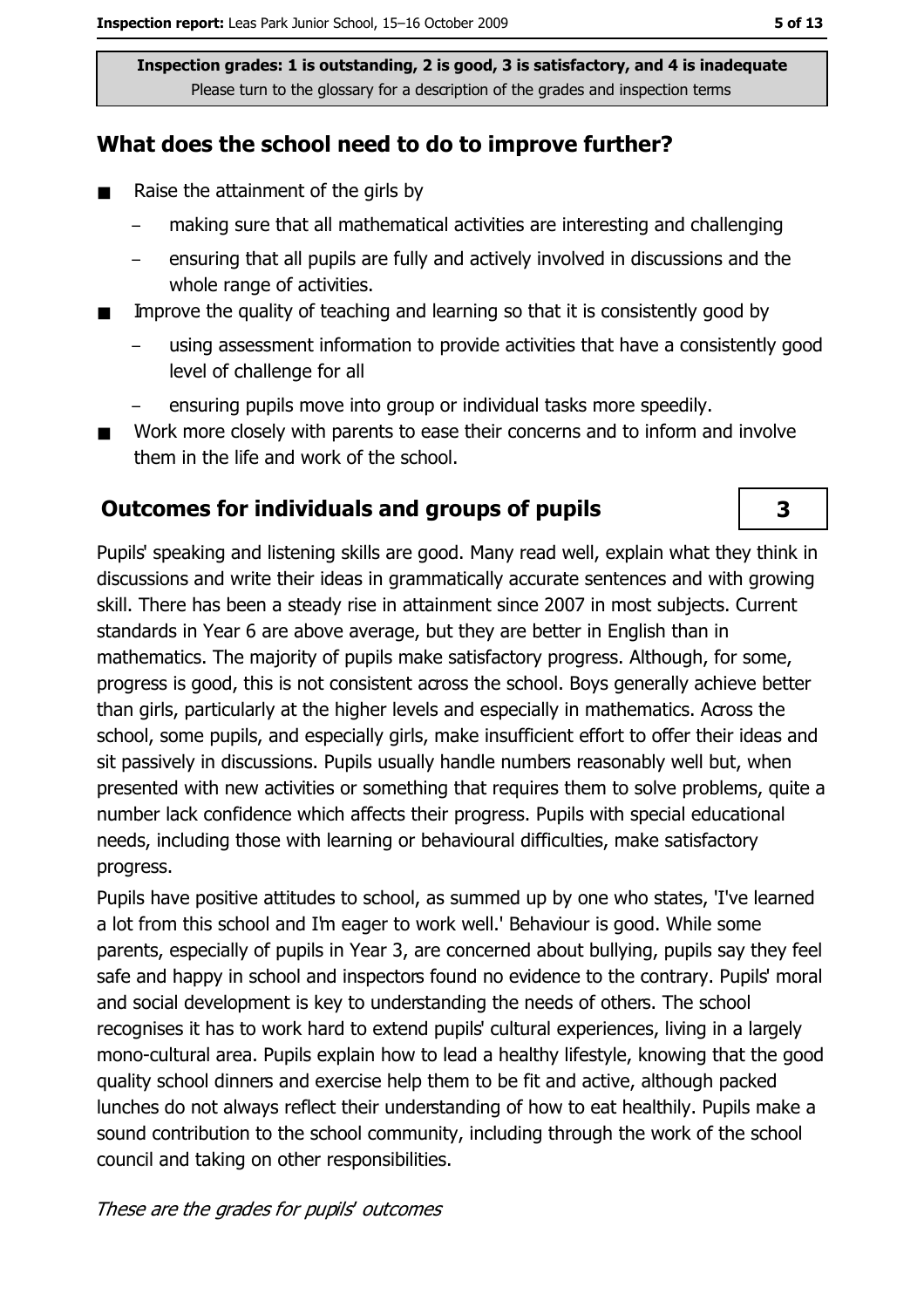| Pupils' achievement and the extent to which they enjoy their learning                                                     |               |
|---------------------------------------------------------------------------------------------------------------------------|---------------|
| Taking into account:<br>Pupils' attainment <sup>1</sup>                                                                   | 2             |
| The quality of pupils' learning and their progress                                                                        | 3             |
| The quality of learning for pupils with special educational needs and/or<br>disabilities and their progress               |               |
| The extent to which pupils feel safe                                                                                      |               |
| <b>Pupils' behaviour</b>                                                                                                  |               |
| The extent to which pupils adopt healthy lifestyles                                                                       |               |
| The extent to which pupils contribute to the school and wider community                                                   |               |
| The extent to which pupils develop workplace and other skills that will<br>contribute to their future economic well-being |               |
| Taking into account:<br>Pupils' attendance <sup>1</sup>                                                                   | $\mathcal{P}$ |
| The extent of pupils' spiritual, moral, social and cultural development                                                   |               |

#### How effective is the provision?

The quality of teaching and learning is satisfactory, and with a growing proportion that is better, including some that is outstanding. Where teaching is most effective, staff make particularly good use of assessment information to challenge all groups of pupils. In these lessons, time is used well and pupils have plenty of opportunity to produce good quality work. However, there is still a considerable number of lessons where pupils are inactive and have to listen to staff for too long. This affects their concentration; some become very passive listeners and, because time is then limited, do not produce the depth and quality of work that they could. Staff do not always plan enough activities to involve pupils in their own learning through discussions. The school has suitable procedures to track the progress pupils make and senior staff use this information well to identify where further support may be needed. However, this assessment information is not so well used by all staff in planning day-to-day activities.

The school is working to develop links between different subjects to interest and motivate the pupils. In discussions, pupils say they particularly like the opportunities they have to visit places of educational interest. The Enjoying Life Skills Afternoons (ELSA) activities, including cycling safety, cooking and gardening, enable pupils to learn skills that help to prepare for their future and develop as well rounded young people. The school looks after the pupils well. As one younger pupil explained, '..., my school is a great school because the people and teachers help me also people are kind.' The staff

 $1$  The grades for attainment and attendance are: 1 is high; 2 is above average; 3 is broadly average; and 4 is low.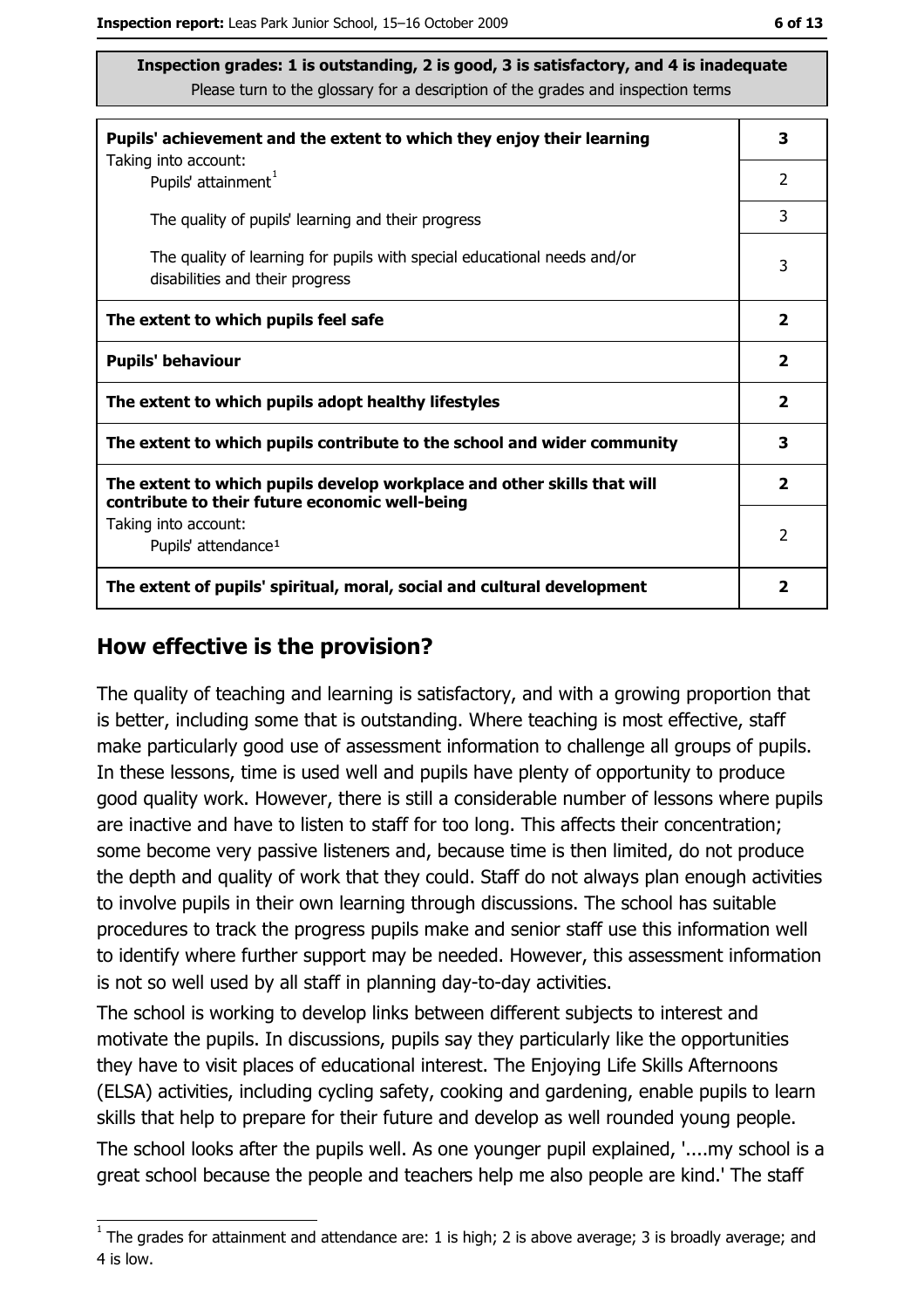are aware that when pupils transfer at the start of Year 3 some are concerned about the move to a much bigger school than they were in previously. In their response to the inspection questionnaire and in discussions, the large majority of pupils say they feel happy and well cared for. Pastoral care is good and all staff, including those who help to supervise lunchtime activities, speak to the pupils politely and with due respect. Those pupils with additional needs are supported well, which enables them to make satisfactory progress towards their targets.

These are the grades for the quality of provision

| The quality of teaching                                                                                    |  |
|------------------------------------------------------------------------------------------------------------|--|
| Taking into account:<br>The use of assessment to support learning                                          |  |
| The extent to which the curriculum meets pupils' needs, including, where<br>relevant, through partnerships |  |
| The effectiveness of care, guidance and support                                                            |  |

#### How effective are leadership and management?

The headteacher plays a key role in leading the school forward. She has a clear vision for the school and is well supported by the deputy headteacher in embedding ambition across the staff team. With recent and imminent changes to core subject leader roles and upper and lower school leaders, the school is making progress towards ensuring the senior leadership team is well placed to drive school improvement further forward. Evaluations of the effectiveness of teaching and learning are accurate, although feedback has not had sufficient impact on addressing the issue of variation in the quality of planning and teaching. Governance of the school is largely satisfactory. Governors are supportive of the school although somewhat dependent on staff for information. The programme of meetings and focussed visits by governors to find out more about the work of the school is not extensive and therefore limits the development of their role in challenging school leaders.

There are good procedures to check the suitability of those who help in school and to ensure pupils are cared for and kept safe. Links with parents are satisfactory. There are satisfactory links with the feeder infant school and the secondary school to which most pupils transfer. The school promotes equality of opportunity satisfactorily, although at times does not give a high enough priority to provision for girls. As part of its contribution to promoting community cohesion, the school is working to broaden pupils' awareness of the world beyond their local environment.

These are the grades for leadership and management

| The effectiveness of leadership and management in embedding ambition and<br>driving improvement |  |
|-------------------------------------------------------------------------------------------------|--|
| Taking into account:<br>The leadership and management of teaching and learning                  |  |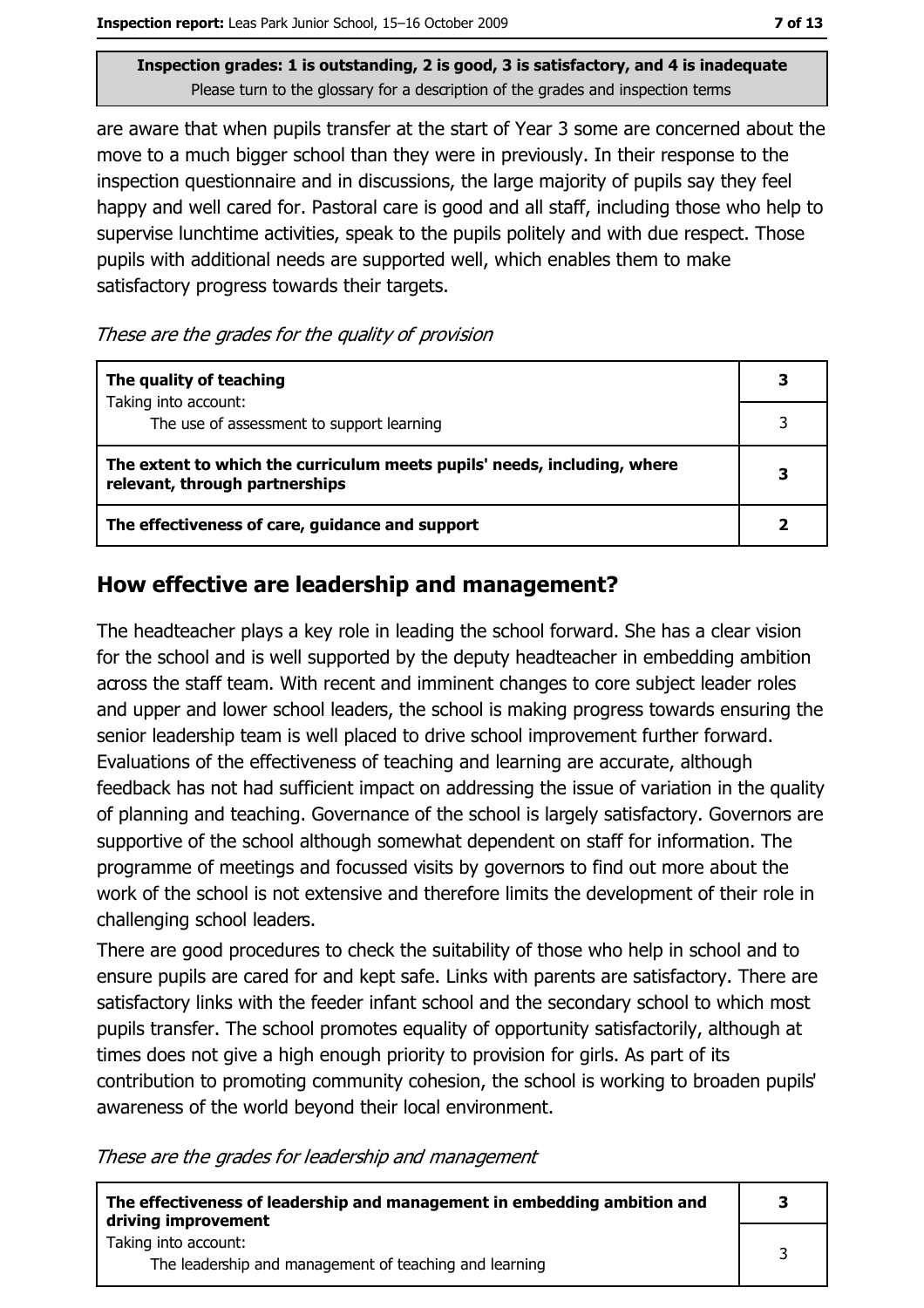| Inspection grades: 1 is outstanding, 2 is good, 3 is satisfactory, and 4 is inadequate<br>Please turn to the glossary for a description of the grades and inspection terms |              |  |
|----------------------------------------------------------------------------------------------------------------------------------------------------------------------------|--------------|--|
| The effectiveness of the governing body in challenging and supporting the<br>school so that weaknesses are tackled decisively and statutory responsibilities<br>met        | 3            |  |
| The effectiveness of the school's engagement with parents and carers                                                                                                       | 3            |  |
| The effectiveness of partnerships in promoting learning and well-being                                                                                                     | 3            |  |
| The effectiveness with which the school promotes equality of opportunity and<br>tackles discrimination                                                                     | 3            |  |
| The effectiveness of safeguarding procedures                                                                                                                               | $\mathbf{2}$ |  |
| The effectiveness with which the school promotes community cohesion                                                                                                        | 3            |  |
| The effectiveness with which the school deploys resources to achieve<br>value for money                                                                                    | 3            |  |

#### **Views of parents and carers**

The majority of parents are pleased with most aspects of the work of the school. Many believe their children are kept safe and are happy in Leas Park. A comment made that 'the school head and staff are very helpful and always make time' is echoed by many. The school provides a reasonable range of information for parents, including when their children transfer to the school. However, a number of parents have concerns about behaviour and bullying, believing that, as several note, 'Things are swept under the carpet.' In discussion with the pupils, and staff in a variety of roles, inspectors found no evidence of bullying. Nevertheless, inspectors accept that the school could do more to reassure parents and address their concerns.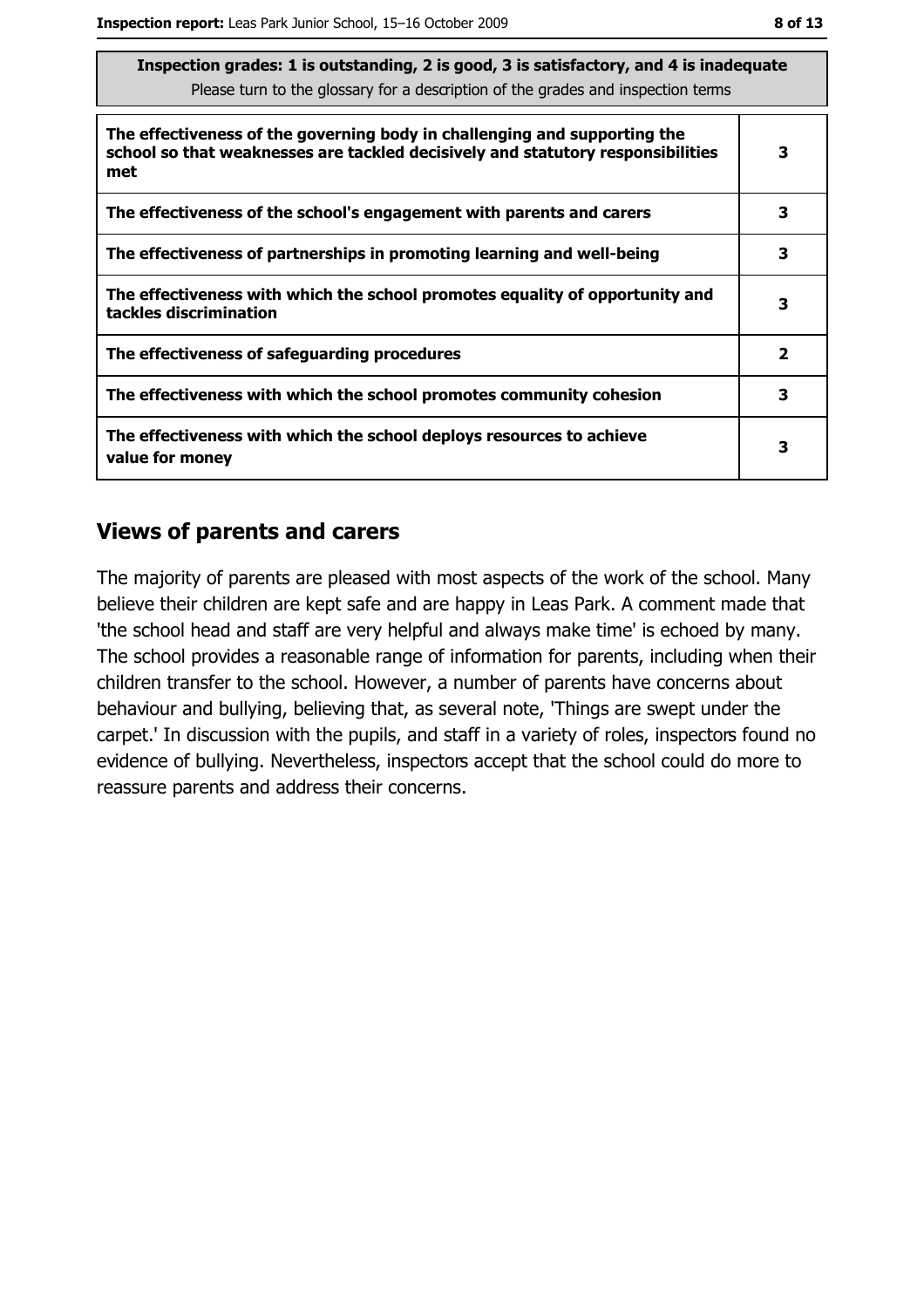## Responses from parents and carers to Ofsted's questionnaire

Ofsted invited all the registered parents and carers of pupils registered at Leas Park Juniors to complete a questionnaire about their views of the school.

In the questionnaire, parents and carers were asked to record how strongly they agreed with 13 statements about the school. The inspection team received 102 completed questionnaires by the end of the on-site inspection. In total, there are 267 pupils registered at the school.

| <b>Statements</b>                                                                                                                                                                                                                                       | <b>Strongly</b><br><b>Agree</b> |               | <b>Agree</b> |               | <b>Disagree</b> |               | <b>Strongly</b><br>disagree |                |
|---------------------------------------------------------------------------------------------------------------------------------------------------------------------------------------------------------------------------------------------------------|---------------------------------|---------------|--------------|---------------|-----------------|---------------|-----------------------------|----------------|
|                                                                                                                                                                                                                                                         | <b>Total</b>                    | $\frac{0}{0}$ | <b>Total</b> | $\frac{0}{0}$ | <b>Total</b>    | $\frac{1}{2}$ | <b>Total</b>                | $\frac{1}{2}$  |
| My child enjoys school                                                                                                                                                                                                                                  | 43                              | 42            | 51           | 50            | 6               | 6             | $\mathbf{1}$                | $\mathbf{1}$   |
| The school keeps my child<br>safe                                                                                                                                                                                                                       | 50                              | 49            | 47           | 46            | 3               | 3             | 1                           | $\mathbf{1}$   |
| The school informs me<br>about my child's progress                                                                                                                                                                                                      | 30                              | 29            | 55           | 54            | 11              | 11            | 3                           | 3              |
| My child is making enough<br>progress at this school                                                                                                                                                                                                    | 32                              | 31            | 51           | 50            | 11              | 11            | $\overline{2}$              | $\overline{2}$ |
| The teaching is good at this<br>school                                                                                                                                                                                                                  | 37                              | 36            | 49           | 48            | 9               | 9             | 1                           | $\mathbf{1}$   |
| The school helps me to<br>support my child's learning                                                                                                                                                                                                   | 31                              | 30            | 51           | 50            | 11              | 11            | 3                           | 3              |
| The school helps my child to<br>have a healthy lifestyle                                                                                                                                                                                                | 32                              | 31            | 61           | 60            | $\overline{4}$  | 4             | 0                           | $\mathbf 0$    |
| The school makes sure that<br>my child is well prepared for<br>the future (for example<br>changing year group,<br>changing school, and for<br>children who are finishing<br>school, entering further or<br>higher education, or<br>entering employment) | 32                              | 32            | 51           | 50            | 5               | 5             | $\mathbf 0$                 | $\mathbf 0$    |
| The school meets my child's<br>particular needs                                                                                                                                                                                                         | 30                              | 29            | 55           | 54            | $\overline{7}$  | 7             | 3                           | 3              |
| The school deals effectively<br>with unacceptable behaviour                                                                                                                                                                                             | 27                              | 26            | 59           | 58            | 8               | 8             | 3                           | 3              |
| The school takes account of<br>my suggestions and<br>concerns                                                                                                                                                                                           | 21                              | 21            | 58           | 57            | 10              | 10            | 6                           | 6              |
| The school is led and<br>managed effectively                                                                                                                                                                                                            | 37                              | 36            | 45           | 44            | 10              | 10            | 6                           | 6              |
| Overall, I am happy with my<br>child's experience at this<br>school                                                                                                                                                                                     | 40                              | 41            | 40           | 41            | 12              | 12            | $\overline{4}$              | $\overline{4}$ |

The table above summarises the responses that parents and carers made to each statement. The percentages indicate the proportion of parents and carers giving that response out of the total number of completed questionnaires. Where one or more parents and carers chose not to answer a particular question, the percentages will not add up to 100%.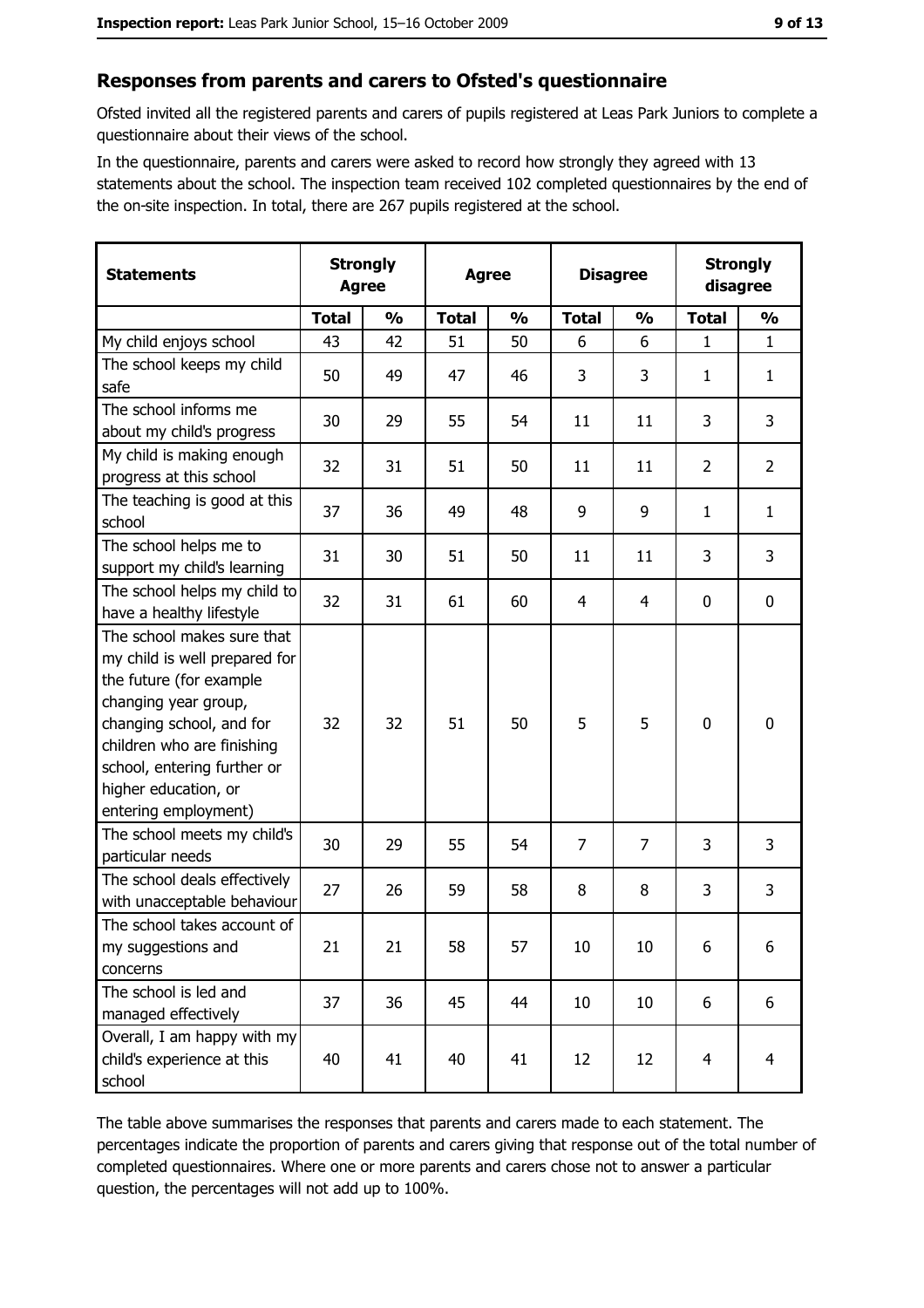# Glossary

| Grade   | <b>Judgement</b> | <b>Description</b>                                                                                                                                                                                                               |
|---------|------------------|----------------------------------------------------------------------------------------------------------------------------------------------------------------------------------------------------------------------------------|
| Grade 1 | Outstanding      | These features are highly effective. An oustanding<br>school provides exceptionally well for its pupils' needs.                                                                                                                  |
| Grade 2 | Good             | These are very positive features of a school. A school<br>that is good is serving its pupils well.                                                                                                                               |
| Grade 3 | Satisfactory     | These features are of reasonable quality. A satisfactory<br>school is providing adequately for its pupils.                                                                                                                       |
| Grade 4 | Inadequate       | These features are not of an acceptable standard. An<br>inadequate school needs to make significant<br>improvement in order to meet the needs of its pupils.<br>Ofsted inspectors will make further visits until it<br>improves. |

# What inspection judgements mean

## Overall effectiveness of schools inspected between September 2007 and July 2008

|                       | Overall effectiveness judgement (percentage of<br>schools) |      |                     |                   |
|-----------------------|------------------------------------------------------------|------|---------------------|-------------------|
| <b>Type of school</b> | Outstanding                                                | Good | <b>Satisfactory</b> | <b>Inadequate</b> |
| Nursery schools       | 39                                                         | 58   | 3                   | 0                 |
| Primary schools       | 13                                                         | 50   | 33                  | 4                 |
| Secondary schools     | 17                                                         | 40   | 34                  | 9                 |
| Sixth forms           | 18                                                         | 43   | 37                  | $\overline{2}$    |
| Special schools       | 26                                                         | 54   | 18                  | $\overline{2}$    |
| Pupil referral units  | 7                                                          | 55   | 30                  | 7                 |
| All schools           | 15                                                         | 49   | 32                  | 5                 |

New school inspection arrangements were introduced on 1 September 2009. This means that inspectors now make some additional judgements that were not made previously.

The data in the table above were reported in The Annual Report of Her Majesty's Chief Inspector of Education, Children's Services and Skills 2007/08.

Percentages are rounded and do not always add exactly to 100. Secondary school figures include those that have sixth forms, and sixth form figures include only the data specifically for sixth form inspection judgements.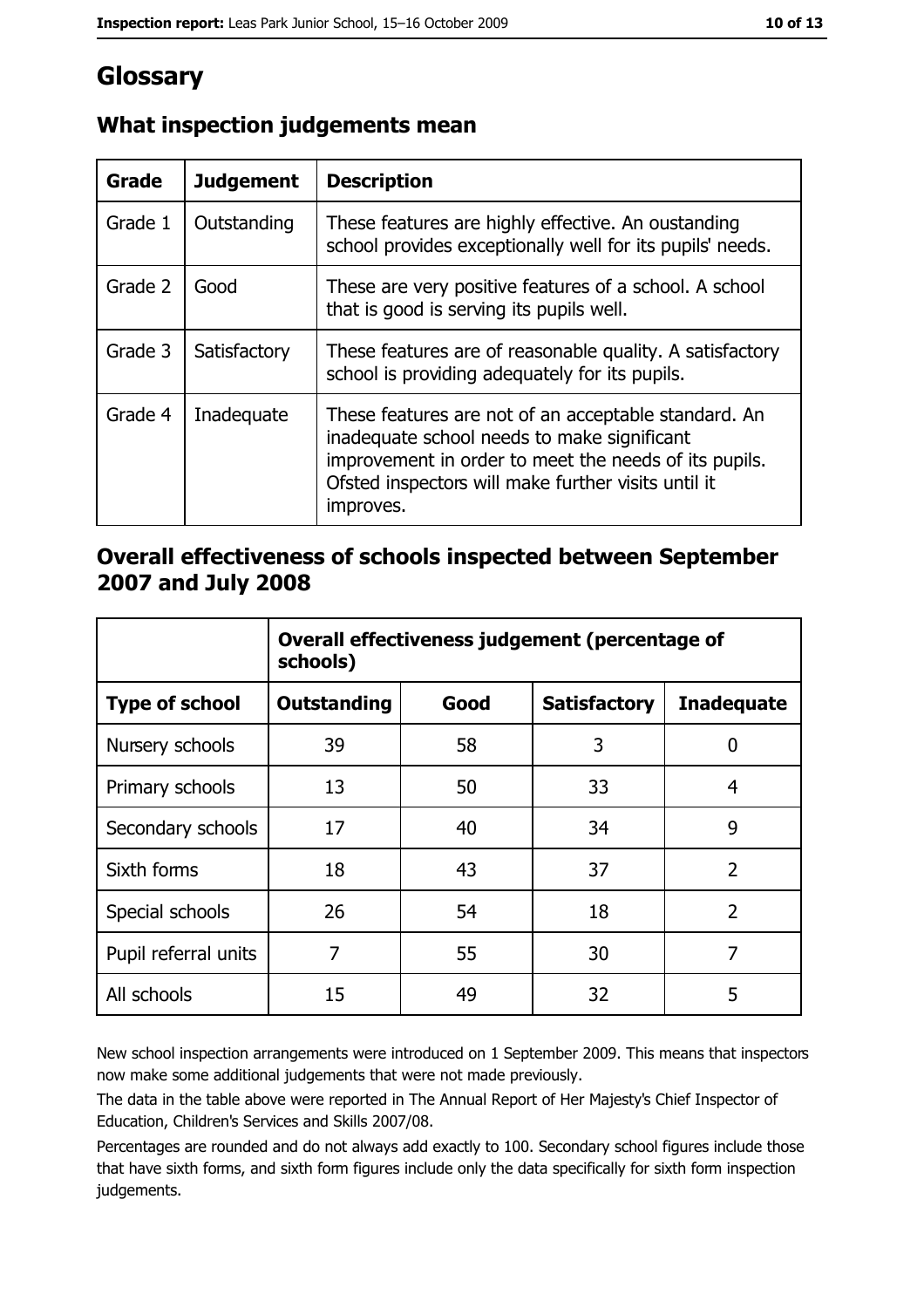# **Common terminology used by inspectors**

| Achievement:                  | the progress and success of a pupil in<br>their learning, development or training.                                                                                                                                                                                                                           |
|-------------------------------|--------------------------------------------------------------------------------------------------------------------------------------------------------------------------------------------------------------------------------------------------------------------------------------------------------------|
| Attainment:                   | the standard of the pupils' work shown by<br>test and examination results and in<br>lessons.                                                                                                                                                                                                                 |
| Capacity to improve:          | the proven ability of the school to<br>continue improving. Inspectors base this<br>judgement on what the school has<br>accomplished so far and on the quality of<br>its systems to maintain improvement.                                                                                                     |
| Leadership and management:    | the contribution of all the staff with<br>responsibilities, not just the headteacher,<br>to identifying priorities, directing and<br>motivating staff and running the school.                                                                                                                                |
| Learning:                     | how well pupils acquire knowledge,<br>develop their understanding, learn and<br>practise skills and are developing their<br>competence as learners.                                                                                                                                                          |
| <b>Overall effectiveness:</b> | inspectors form a judgement on a school's<br>overall effectiveness based on the findings<br>from their inspection of the school. The<br>following judgements, in particular,<br>influence what the overall effectiveness<br>judgement will be.                                                               |
|                               | The school's capacity for sustained<br>improvement.<br>Outcomes for individuals and groups<br>of pupils.<br>The quality of teaching.<br>The extent to which the curriculum<br>meets pupil's needs, including where<br>relevant, through partnerships.<br>The effectiveness of care, guidance<br>and support. |
| Progress:                     | the rate at which pupils are learning in<br>lessons and over longer periods of time. It<br>is often measured by comparing the<br>pupils' attainment at the end of a key<br>stage with their attainment when they<br>started.                                                                                 |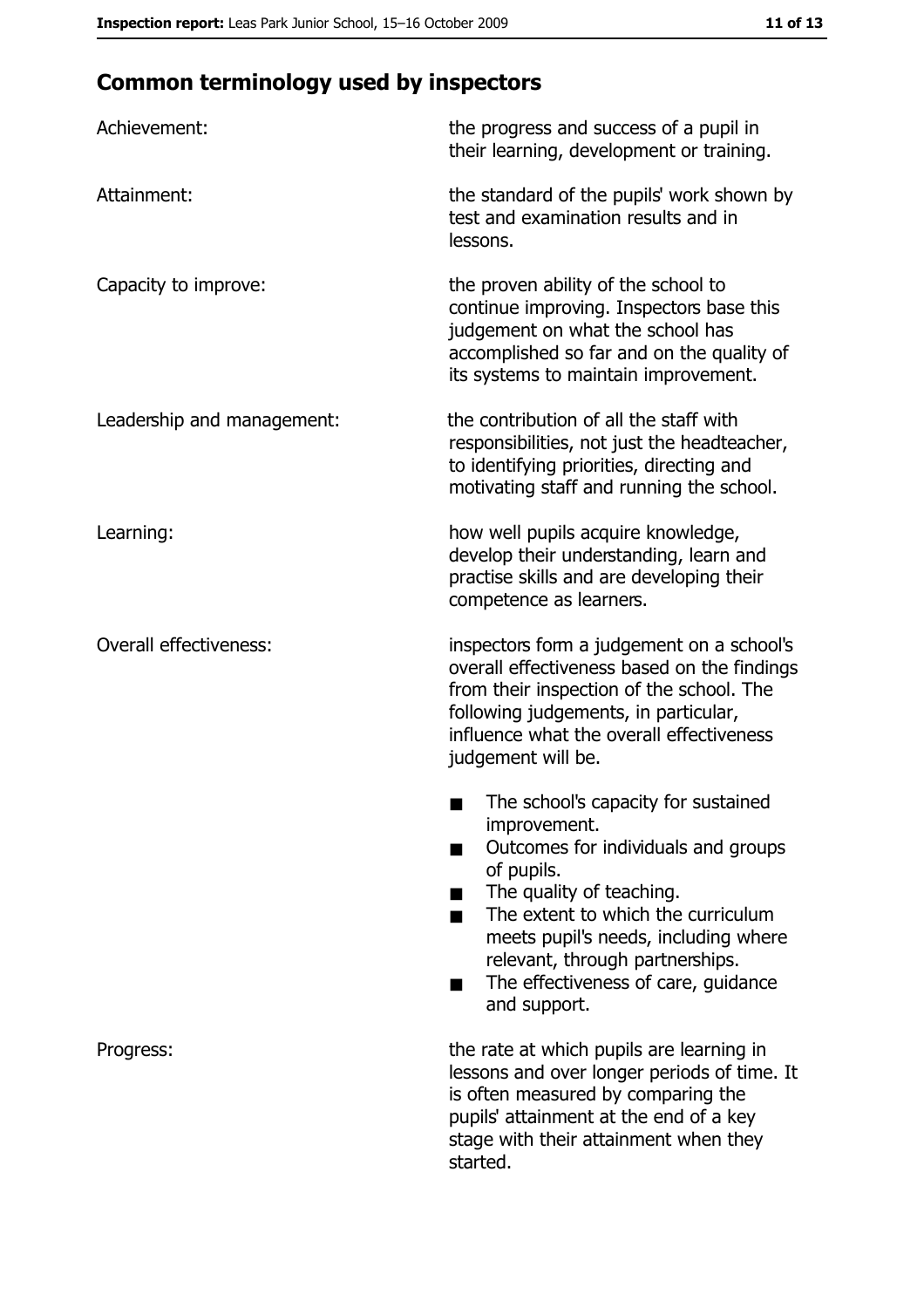This letter is provided for the school, parents and carers to share with their children. It describes Ofsted's main findings from the inspection of their school.



### 19 October 2009

#### Dear pupils

Inspection of Leas Park Junior School, Mansfield, NG19 8LD

Thank you very much for looking after the inspection team when we came to visit your school. We enjoyed meeting you in lessons, at lunchtime, in the playground and during assembly. We also enjoyed talking to some of you on the school council. I would like to share with you some of the things we found out while we were in Leas Park.

We believe that your school provides you with a satisfactory education and there are a growing number of things that are good. The standards you reach are good and you all learn a lot in different subjects. This helps you prepare well for secondary school and the future. We were very pleased to see that your behaviour is good, both in lessons and around the school. You clearly understand what is right and wrong. You work very well together, know how to keep safe and understand the importance of exercise and a healthy diet.

We think there are a few things the school could do even better. Most of you make satisfactory progress. But, we think that some of you, and especially the girls, need to join in discussions more and could make better progress, particularly in mathematics. We would like the teachers to make sure that lessons are not too easy or too hard for you and that you do not spend as long sitting on the carpet listening to adults explain things. Finally, we would like the school to work more closely with your parents so that they know more about what you are doing and feel happier about how the school responds to their concerns.

All of you can help the school too. Please try to encourage your parents to help you eat healthy packed lunches. We also think some of you could try harder to take part in discussions by putting your hands up more often and explaining what you think. Come on girls, don't be so quiet in class. We know you have lots of exciting ideas! Good luck to you all for the future.

Yours faithfully Sue Hall Lead inspector